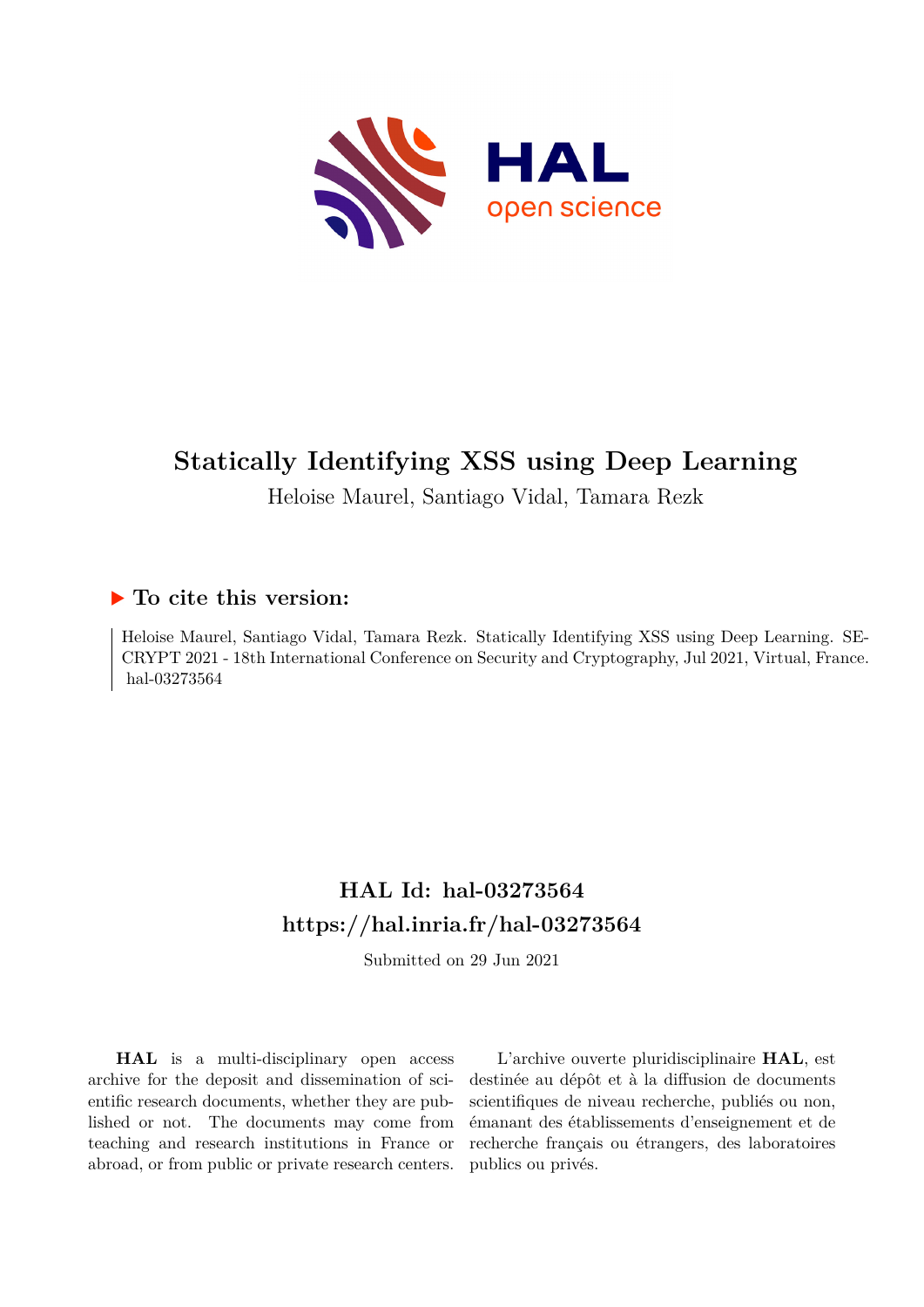# Statically Identifying XSS using Deep Learning

Heloise Maurel<sup>1</sup>, Santiago Vidal<sup>2</sup><sup>0</sup><sup>a</sup> and Tamara Rezk<sup>1</sup><sup>0</sup><sup>b</sup>

1 *INRIA, INDES Project, Sophia Antipolis, France* 2 *ISISTAN-CONICET, Argentina* {*heloise.maurel, tamara.rezk*}*@inria.fr, santiago.vidal@isistan.unicen.edu.ar*

Keywords: Web security, Deep learning, Web attacks, Cross-Site Scripting.

Abstract: Cross-site Scripting (XSS) is ranked first in the top 25 Most Dangerous Software Weaknesses (2020) of Common Weakness Enumeration (CWE) and places this vulnerability as the most dangerous among programming errors. In this work, we explore static approaches to detect XSS vulnerabilities using neural networks. We compare two different code representations based on Natural Language Processing (NLP) and Programming Language Processing (PLP) and experiment with models based on different neural network architectures for static analysis detection in PHP and Node.js. We train and evaluate the models using synthetic databases. Using the generated PHP and Node.js databases, we compare our results with a well-known static analyzer for PHP code, ProgPilot, and a known scanner for Node.js, AppScan static mode. Our analyzers using neural networks overcome the results of existing tools in all cases.

## 1 INTRODUCTION

Cross-Site Scripting, a.k.a. XSS, vulnerabilities are injection flaws (Fogie, 2007) in web applications caused by untrusted inputs flowing to sensitive parts of the application during its execution. Untrusted inputs are commonly called sources and sensitive targets are called sinks. The principle to programmatically prevent an XSS vulnerability is simple and boils down to the use of correct sanitizers: absence of a correct sanitizer (Hooimeijer et al., 2011) in a path from source to sink directly implies a potential vulnerability. XSS vulnerabilities have been largely studied in the literature (e.g., (Balzarotti et al., 2008), (Gundy and Chen, 2009), (Luo et al., 2011), (Lekies et al., 2017), (Melicher et al., 2018)) and are relatively well understood by now. For example, the OWASP XSS cheatsheet series project<sup>1</sup> proposes a series of nine rules to correctly sanitize or avoid untrusted inputs in different contexts to prevent XSS attacks. Thus, in theory, the XSS problem is solved. In practice, inserting the correct sanitizer in the correct context is tricky, and XSS is still listed as one of the most common vulnerabilities of web applications today (see,

#### e.g., OWASP's Top Ten Project<sup>2</sup>).

Different approaches can be used to detect and prevent XSS vulnerabilities. One approach is to use black-box vulnerability scanners (Doupé et al., 2010) that test different crafted untrusted inputs to exploit a vulnerability in the application. If an attack is found, the conclusion is clear: a vulnerability exists. Blackbox vulnerability scanners have as their main advantage their independence of the web application's technology and their capacity to give a proof of concept of a concrete exploit if a vulnerability exists. Other approaches use static and dynamic or hybrid analyses to detect XSS vulnerabilities. A well-known analysis to detect XSS is taint tracking<sup>3,4</sup> (Schoepe et al., 2016), which consists of tracking flows from sources to sinks in the application. Taint tracking analyses have the advantage of precisely determining if a path from source to sink in the application contains a potential vulnerability.

On one side of the spectrum, dynamic analysis (e.g., dynamic taint tracking analyses (Melicher et al., 2018)) is usually easier to implement but holds the disadvantage of analyzing paths that are dynamically explored, that is, executed on specific inputs. On the opposite side of the spectrum, static analysis can cover all paths from sources to sinks and requires

<sup>a</sup> https://orcid.org/0000-0003-2440-3034

<sup>b</sup> https://orcid.org/0000-0003-3744-0248

<sup>1</sup>https://cheatsheetseries.owasp.org/cheatsheets/Cross Site Scripting Prevention Cheat Sheet.html

<sup>2</sup>https://owasp.org/www-project-top-ten/

<sup>3</sup>http://perldoc.perl.org/perlsec.html

<sup>4</sup>http://phrogz.net/programmingruby/taint.html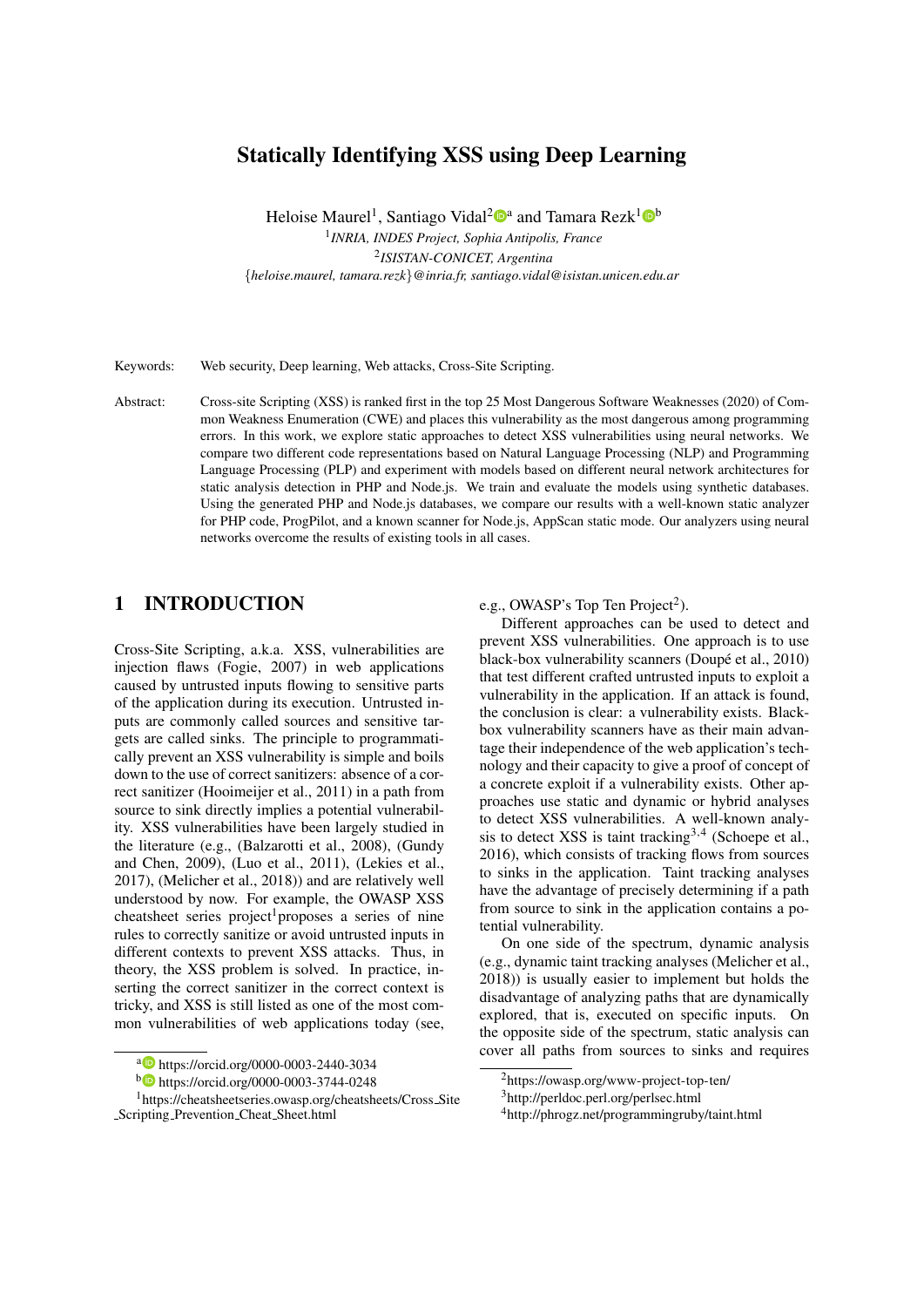source code. Common static approaches to prevent XSS are based on taint tracking (Livshits and Chong,  $2013$ ) or types<sup>5</sup> (Chlipala, 2016), to name a few. The most significant disadvantage of XSS static detectors is that they require a considerable design and implementation effort, and they are entirely dependent on the web application's technology. Moreover, they often need to deal with the impedance mismatch problem due to the mix of languages found in the backend and front-end of web applications (Samuel et al., 2011; Saxena et al., 2011).

In this work, we explore static approaches to detect XSS vulnerabilities using neural networks. Our thesis is that, compared to other static approaches, neural networks can provide us with precise XSS analyzers by adapting to different web technologies in a reasonably straightforward manner.

In order to prove this thesis, we compare and tweak for the XSS detection problem two different code representation techniques, based on natural language processing (Allamanis et al., 2016) (NLP) and programming language processing (Allamanis et al., 2018; Alon et al., 2019) (PLP), respectively, and use deep learning<sup>6</sup> for the detection of XSS vulnerabilities in code written in two mainstream web serverside languages: PHP<sup>7</sup> and Node.js<sup>8</sup>. Machine learning techniques have been previously applied to the detection of security vulnerabilities (e.g., (Li et al., 2018; Staicu et al., 2018; Calzavara et al., 2019; She et al., 2020)). . However, to the best of our knowledge, no previous work has attempted to investigate different code representations to statically detect XSS vulnerabilities in different languages.

One major challenge we encounter to move forward towards this goal is to find datasets of servercode sources that are reliably classified as XSS vulnerable (unsafe) or XSS free (safe). For XSS vulnerabilities of the third kind, a.k.a. DOM XSS, it is enough to analyze the front-end code of the web application for static detection. Front-end code can easily be obtained $9$  by crawling the web, but it is not enough to prove our thesis since we aim at comparing results in different languages, not only JavaScript embedded in HTML. To address the challenge of ob-

<sup>5</sup>https://w3c.github.io/webappsec-trustedtypes/dist/spec/

taining appropriate datasets, we started by using the PHP-based dataset provided by NIST in the SAMATE project<sup>10</sup>. We found inconsistencies<sup>11</sup> between the PHP dataset generator and the sanitizing rules of OWASP XSS cheatsheets<sup>1</sup> that led to attacks in several samples classified as safe (see Fig. 2 as an example). Hence, we modified the code generator used by NIST to obtain a more reliable and larger dataset (see Table 3). Using the modified PHP generator, consistent with the rules of OWASP XSS cheatsheets, we also obtained a Node.js generator to obtain a second dataset. Our results show that PLP representations, which encode more knowledge about the semantics of the language into the model, are better suited than NLP representations in both cases, PHP and Node.js. In the case of PHP, we also perform experiments for NLP to evaluate the analyzers' results when only using PHP and when including HTML/JavaScript code. Our results show that by analyzing PHP code along with HTML code, the results are better than only analyzing PHP code.

We have further compared our results to wellknown static analysis tools such as  $ProgPilot<sup>12</sup>$  for PHP and AppScan<sup>13</sup> for Node.js, finding that our results overcome the results of these tools in all cases.

Contributions. In summary, our contributions are:

- We compare two different code representations based on NLP and PLP and generate models using different neural network architectures for static analysis detection in PHP and Node.js.
- We rebuild the PHP generator offered by NIST to correct inconsistencies w.r.t. the OWASP cheatsheets rules for XSS and enlarge the size of the PHP dataset. We build a new generator for Node.js code. We evaluate models in two different datasets of PHP code: one including HTML/- JavaScript as code and one including it as text.
- Using the generated PHP and Node.js datasets, we compare our results with a well-known static analyzer for PHP code, ProgPilot, and a known scanner for Node.js, AppScan static mode. Our analyzers using neural networks overcome the results of existing tools in all cases.

<sup>6</sup>We choose to use deep learning rather than classical machine learning approaches because classical machine learning approaches require the manual discovery of model features that turns out to be a complex problem since we want to deal with different web technologies.

 $7$ http://www.php.net

<sup>8</sup>http://nodejs.org/en/

<sup>&</sup>lt;sup>9</sup>Notice that frontend code is easy to obtained but still not easy to classify (Melicher et al., 2018).

<sup>10</sup>https://samate.nist.gov/Main Page.html <sup>11</sup>We have communicated these problems to NIST in November 2020. They acknowledged and offer our modifications to the generator to solve the inconsistencies.

<sup>12</sup>https://github.com/designsecurity/progpilot <sup>13</sup>https://www.hcltechsw.com/products/appscan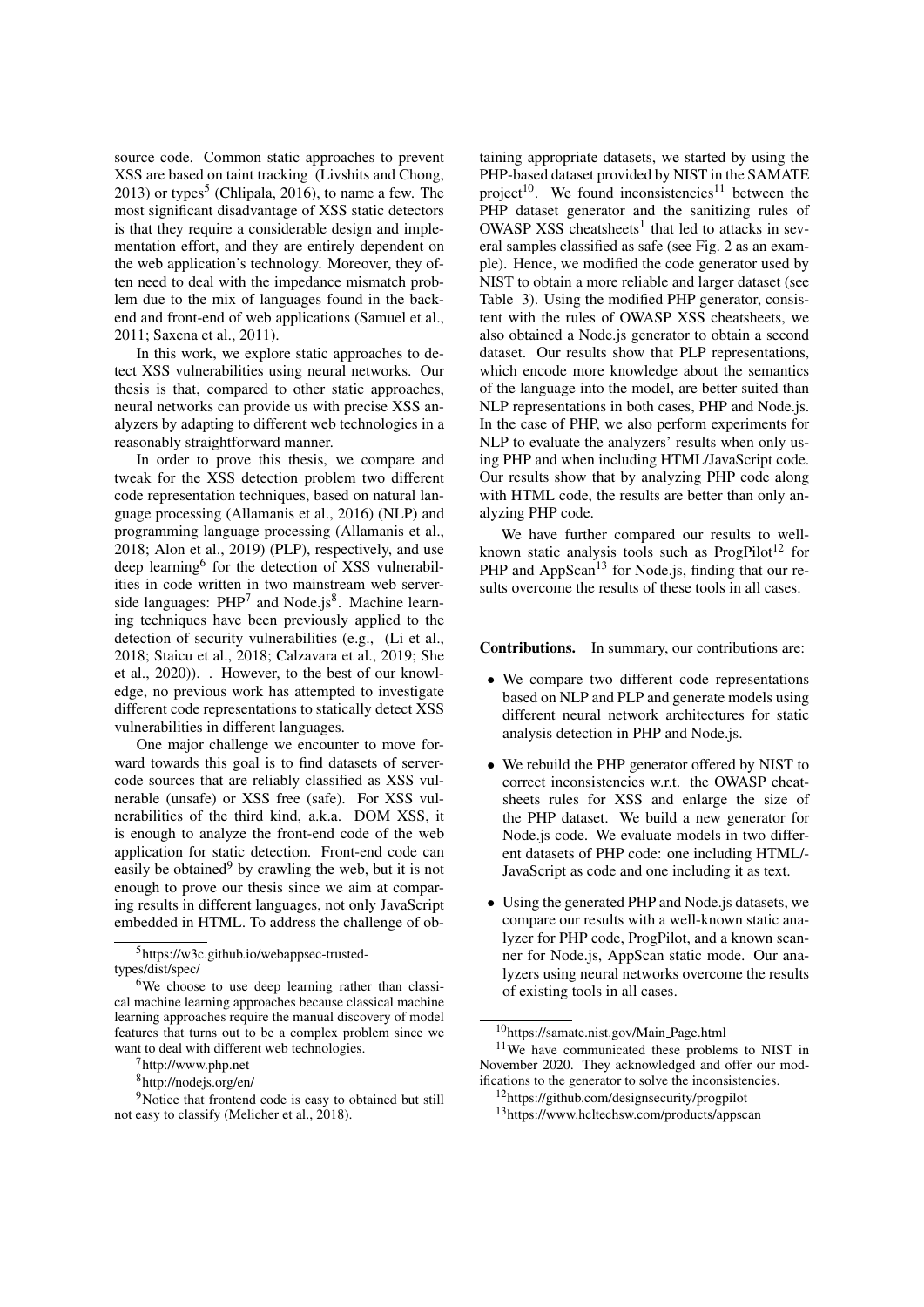## 2 DATASETS FOR XSS

One of the essential steps to apply any supervised deep learning algorithm is to design a reliable and comprehensive dataset. In our case, the server-side code cannot be obtained by browsing the web, and it is difficult to reliably and automatically classify the server-side code on public repositories, like XSS-safe or unsafe. Thus, we explore the use of a synthetic generator of vulnerabilities for XSS flaws.

#### 2.1 PHP Dataset at NIST

We used the PHP generator provided by the SA-MATE project at the National Institute of Standards and Technology (NIST)  $^{14}$ . The generator can generate different synthetic PHP source codes affected for a given vulnerability. For XSS, it generates 10,080 samples distributed as follows:

- 5,728 safe samples  $(57%)$
- 4,352 unsafe samples (43%)

To generate these examples, the PHP generator combined all the possibilities between 21 HTML construction templates that follow the OWASP XSS rules<sup>15</sup>, 16 PHP user input templates, and 30 diverse types of proper/improper sanitizations to mitigate XSS.

#*generatedSample* = #*construction* ∗ #*input* ∗ #*sanitization*

Figure 1 illustrates how each generated sample is a combination of these components:

- The first and the last fragments are construction templates that present one of the possibilities to begin and end a PHP sample. Each ending part is the implementation of one OWASP rule. In the example, the inside double quote attribute template of rule #2 is used.
- The second fragment is an input template composed of one of the distinctive user inputs in PHP. In the example the \$\_GET[] primitive array is used.
- The third fragment is a sanitization template composed of one option to properly/improperly sanitize or not sanitize a PHP sample. PHP provides several kinds of built-in functions like the htmlspecialchars function that is used in this example.

| 1              | html                                                                  |
|----------------|-----------------------------------------------------------------------|
| $\overline{2}$ | $<$ html>                                                             |
| $3 -$          | $<$ head $>$                                                          |
| $\overline{4}$ | $\langle \texttt{title} \rangle$ XSS $\langle \texttt{title} \rangle$ |
| 5              | $\langle$ /head>                                                      |
| 6              | <body><br/><b>Construction begin template</b></body>                  |
| $\overline{7}$ | $\langle$ ?php                                                        |
| 8              | class Input{                                                          |
| $\overline{9}$ | private \$input;                                                      |
| 10             |                                                                       |
| 11             | public function getInput(){                                           |
| 12             | return \$this->input;                                                 |
| 13             | ŀ                                                                     |
| 14             |                                                                       |
| 15             | public function __construct(){                                        |
| 16             | $$this -\text{input} = $GET['UserData']$ ;                            |
| 17             | $\rightarrow$                                                         |
| 18             | ł.                                                                    |
| 19             | $$temp = new Input()$ ;                                               |
| 20             | $$tainted = $temp->getInput()$ ;                                      |
| 21             | <b>Input template</b>                                                 |
| 22             | \$tainted = htmlspecialchars (\$tainted,                              |
| 23             | ENT_QUOTES);                                                          |
| 24             | <b>Sanitization template</b>                                          |
| 25             |                                                                       |
| 26             | echo " <div \$tainted="" ."\"="" id='\"".'></div>                     |
| 27             | content $\langle$ div $\rangle$ ":                                    |
| 28             | ?                                                                     |
| 29             | $\langle h1>He11o$ World! $\langle /h1>$                              |
|                | $30 \le \frac{\log x}{x}$                                             |
| 31             | $\langle$ /html><br><b>Construction end template</b>                  |

Figure 1: Three template elements to generate a single sample.

## 2.2 Issues Found in the NIST Database

We found 95 misclassifications in the original PHP generator:

- 74 samples misclassified as safe instead of unsafe due to:
	- specific PHP type juggling errors.
	- mismatching between PHP sanitization function capabilities and the properly sanitization recommendations given by the OWASP rules. An example of such misclassification is shown in the exploit<sup>16</sup> presented in Figure 2. In this example, the addslashes function is used in the sanitization template (line 23). However, this function cannot sanitize rules 1, 2, 3, 4, and 5 because open-angle brackets (<) can break out the double-quoted attribute.
- Twenty-one samples misclassified as unsafe instead of safe, especially samples with no flow between the source and the sink of the potential XSS vulnerability.

<sup>14</sup>https://samate.nist.gov/Main Page.html

<sup>&</sup>lt;sup>15</sup>The OWASP Rules are a series of XSS Prevention Sheets covering the vast majority of typical use cases to clean up sources in several contexts. Each rule covers distinctive types of sink templates and gives the appropriate sanitization to clean them up.

<sup>16</sup>the original sample can be found at http://samate.nist. gov/SARD/view testcase.php?tID=191377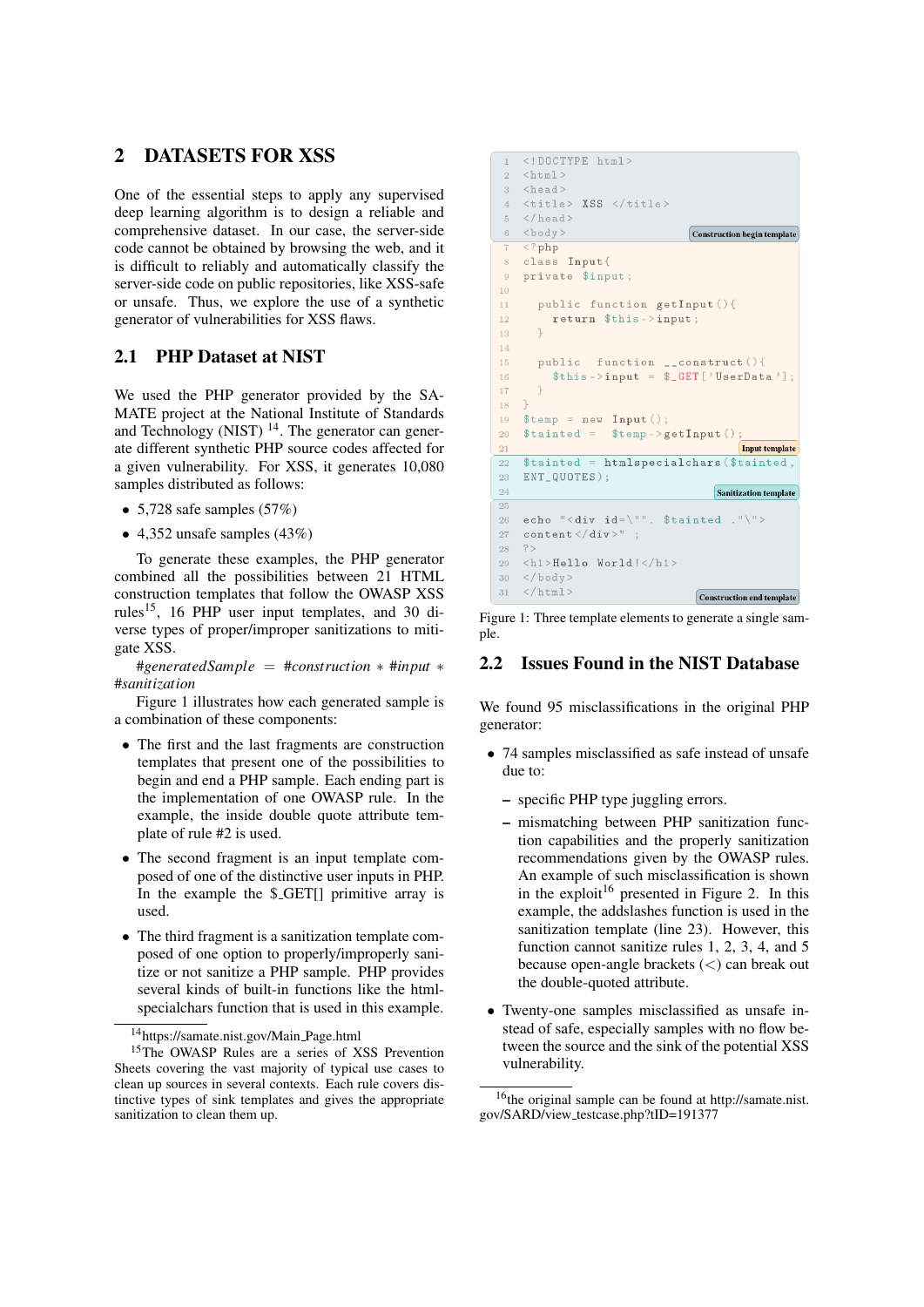### 2.3 Fixing and Extending the Generator

```
1 <!-- Begin construction template -->
2 <!DOCTYPE html >
3 \times \text{htm1}4 <head >
5 <title > XSS </title >
6 \le/head>
7 \timeshody >
8 <?php
9 // Input template
10 class Input{
11 private $input;
12 public function getInput (){
13 return $this ->input;
1415 public function __construct (){
16 $this \rightarrow input = $\_GET['UserData'];
17 }
18 }
19 $temp = new Input ();
20 $tained = $temp->getInput();
21
22 // sanitization template
23 $tainted = addslashes({$tainted)};2425 // End construction template
26 echo "<div id=\"". $tainted ."\">content
27 \times / \text{div} >":
28 ?>
29 <h1>Hello World!</h1>
30 \, </body>
31 \times / h + m1 >
```
Figure 2: Example of improper sanitization template with addslashes function classified as SAFE by NIST. An exploit to launch the XSS attack is :  $>\langle$ script $>\rangle$ alert(1) $\langle$ /script $>$ used in the URL parameter UserData.

To fix the 95 classification errors, we corrected, added, and combined predicate attributes describing each sanitization template (e.g., properly htmlspecialchars-ENT QUOTES sanitization function in Figure 1 or improperly addslashes sanitization function in Figure 2) according to the OWASP rules recommendations to sanitize the HTML templates safely<sup>17</sup>.

We also extended the PHP generator (Table 1) with 25 sink templates, 16 XSS inputs, and 58 different kinds of proper/improper sanitizations. As a result, we could generate 23,200 different samples of XSS safe and unsafe PHP code.

One advantage of using this kind of generator is that it can create a reliable database for different programming languages without changing the implemen-

| Table 1: Vulnerability generator characteristics |  |
|--------------------------------------------------|--|
|--------------------------------------------------|--|

| Language   | Template     | $#$ of   | $#$ of    |  |  |
|------------|--------------|----------|-----------|--|--|
|            |              | template | generated |  |  |
|            |              |          | samples   |  |  |
|            | Input        | 16       |           |  |  |
| <b>PHP</b> | Construction | 25       | 23,200    |  |  |
|            | Sanitization | 58       |           |  |  |
|            | Input        | 12       |           |  |  |
| Node.js    | Construction | 25       | 25,200    |  |  |
|            | Sanitization | 84       |           |  |  |

tation. Thus, to generate a dataset for Node.js, we create 121 code templates that allow us to obtain more than 25,000 samples of safe and unsafe Node.js files (Table 1).

#### 2.4 Final Datasets for PHP and Node.js

Let us assume that D0 represents the final PHP database after the fix and the extension described in Table 1. We created 2 transformations, namely:

- 1. rename randomly variable names() that takes D0 and rename all the variable names randomly to obtain D1.
- 2. echo html() that takes the database D1 and put all the HTML templates on a PHP echo to obtain D2.

In this way, we created two PHP databases (Table 3):

- D1 composed of D0 and rename\_randomly\_variable\_names(D0) which has a total of 23,200 samples averaging 23 lines of code (LOC) each sample.
- D2 composed of echo html(D1) with a total of 23,200 samples (24 LOC on average).

In the case of Node.js, we only used D2 because the front-end code was put in the write JavaScript function, as it is custom for Node.js code in practice. The D2 dataset for Node.js has a total of 24,566 samples (36.7 LOC on average).

## 3 XSS IDENTIFICATION

To identify XSS in the source code through deep learning, we experimented with two approaches  $18$ . First, we designed an approach that represents the source code based on the tokenization of its contents. Second, we adapted the Code2Vec deep learning network (Alon et al., 2019) that represents the source code based on the AST. In the following, we describe both approaches.

<sup>17</sup>Our generators and datasets can be found at https://gitlab.inria.fr/deep-learning-applied-on-web-andiot-security/statically-identifying-xss-using-deep-learning

<sup>18</sup>The implementation of both approaches can be found at https://gitlab.inria.fr/deep-learning-applied-on-web-andiot-security/statically-identifying-xss-using-deep-learning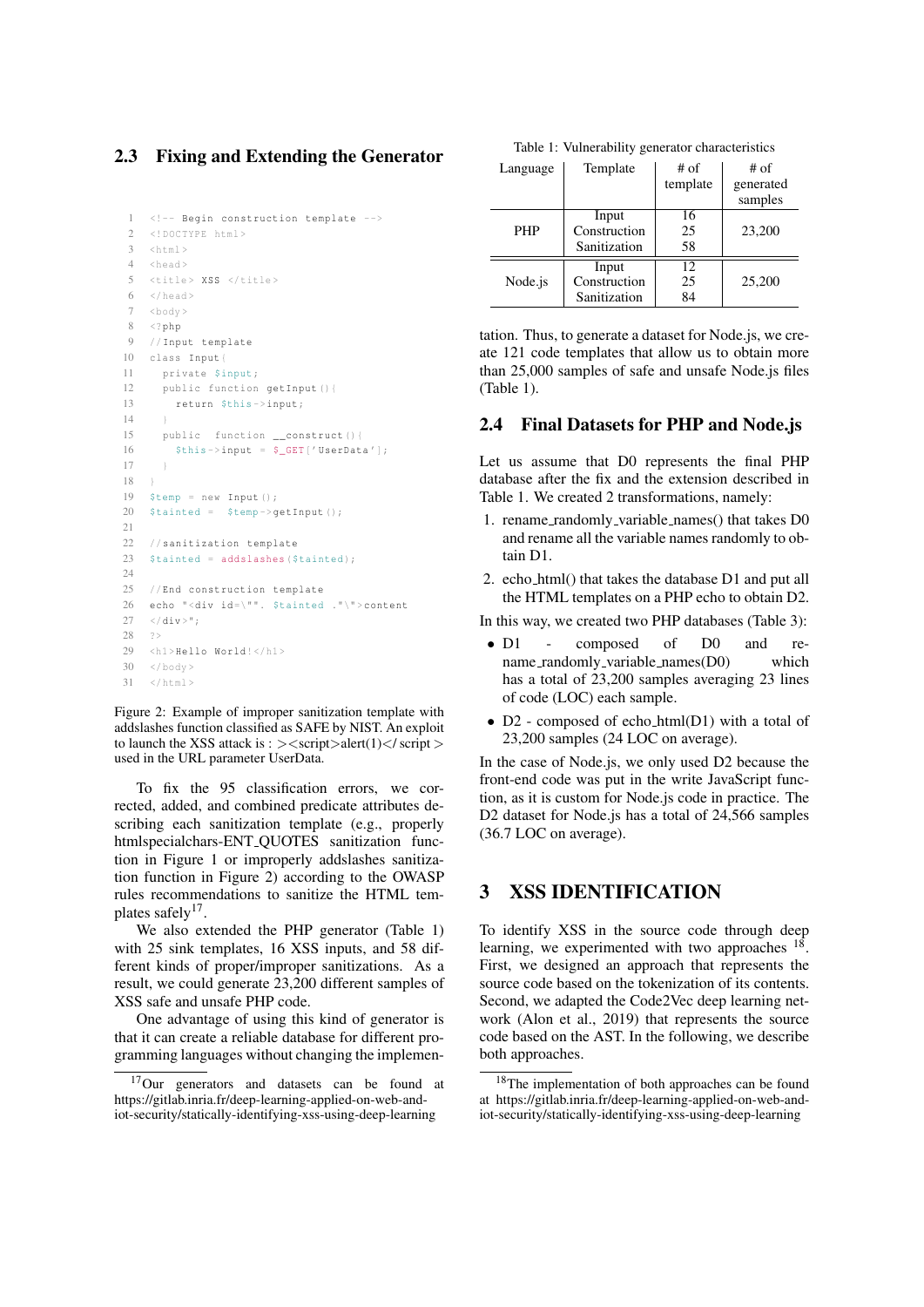| #rule          | Summary                                                                          | Context template code                                                                  | #template |  |  |
|----------------|----------------------------------------------------------------------------------|----------------------------------------------------------------------------------------|-----------|--|--|
|                |                                                                                  | <script>\$tainted</script>                                                             |           |  |  |
|                |                                                                                  | $\lt!$ ! $-$ -Stainted $-$ >                                                           |           |  |  |
| $\mathbf{0}$   | Never insert untrusted data except in allowed                                    | $\langle$ div \$tainted=test />                                                        | 6         |  |  |
|                | locations                                                                        | $\langle$ Stainted <b>href</b> ="/test" />                                             |           |  |  |
|                |                                                                                  | <style>\$tainted</style>                                                               |           |  |  |
|                |                                                                                  | $<$ body onload="xss()">*                                                              |           |  |  |
|                |                                                                                  | <br>body>\$tainted                                                                     |           |  |  |
|                | HTML encode before inserting untrusted data                                      | $<$ div > \$tainted $<$ /div >                                                         |           |  |  |
| 1              | into HTML element content                                                        |                                                                                        | 2         |  |  |
|                |                                                                                  |                                                                                        |           |  |  |
|                |                                                                                  | $\langle$ div attr= \$tainted > content $\langle$ /div>                                |           |  |  |
| $\overline{c}$ | Attribute encode before inserting untrusted data                                 | $\langle$ div attr=' \$tainted ' > content $\langle$ /div >                            | 3         |  |  |
|                | into HTML common attributes                                                      | <div attr="\$tainted">content</div>                                                    |           |  |  |
|                |                                                                                  | $\langle$ script $\rangle$ alert(' \$tainted ') $\langle$ /script $\rangle$            |           |  |  |
|                |                                                                                  | <script>alert(\''''. \$tainted .''\'')</script> *                                      |           |  |  |
|                | Javascript encode before inserting untrusted data<br>into javascript data values | $\langle$ script $\rangle$ x='\$tainted' $\langle$ /script $\rangle$                   |           |  |  |
| 3              |                                                                                  | $\langle \text{script} \rangle \times$ x="\$tainted" $\langle \text{script} \rangle^*$ |           |  |  |
|                |                                                                                  | <div <="" div="" onmouseover="x='\$tainted'"></div>                                    |           |  |  |
|                |                                                                                  | $\langle$ div onmouseover='x="\$tainted"' $\langle$ /div $\rangle^*$                   |           |  |  |
|                |                                                                                  | <script></script>                                                                      |           |  |  |

Table 2: Summary of OWASP rules used by the PHP and NodeJS generators in the construction HTML templates *\* symbol indicate the constructions that we added compared to the initial generator and the official OWASP rules*

## 3.1 Concatenation Technique (NLP)

This representation used an existing neural network approach for words used in natural language processing (NLP) called Word2Vec (Mikolov et al., 2013). Word2Vec presents a group of models that can create and train semantic vector spaces (in general of several hundred dimensions) based on a text corpus. In this vector space, each word in the corpus is represented as a vector (called embedding). Each vector is positioned in the space so that words sharing similar contexts are closely located. In our case, we use source code as a corpus being the "words" the different tokens in the source code. In this way, we kept the Node.js and PHP source code meaning by keeping the context between the words that compose the code.

As it is shown in Figure 3, we start by listing the different tokens in the dataset. Each token represents a word on a target source code, such as variable names, keywords of the programming language, etc. Similarly, each line of a target source code is represented by a token list. Word2Vec is applied to create a dictionary of word embedding using the token list where the keys are the tokens of the complete source code and where a unique vector represents each key.



Figure 3: Word-based representation approach.

At this point, we have the representation of words from the source code, but we do not have a vectorial representation of them. To create a vectorial representation of a given source code file, we concatenated each of the vectors associated with the tokens that appear in a single file, as shown in Figure 3. Thus, each file is represented as the concatenation of the Word2Vec embeddings of the tokens present in the file. These concatenated embeddings will be the input of the deep learning classifier; details of this classifier can be found in Section 4.1.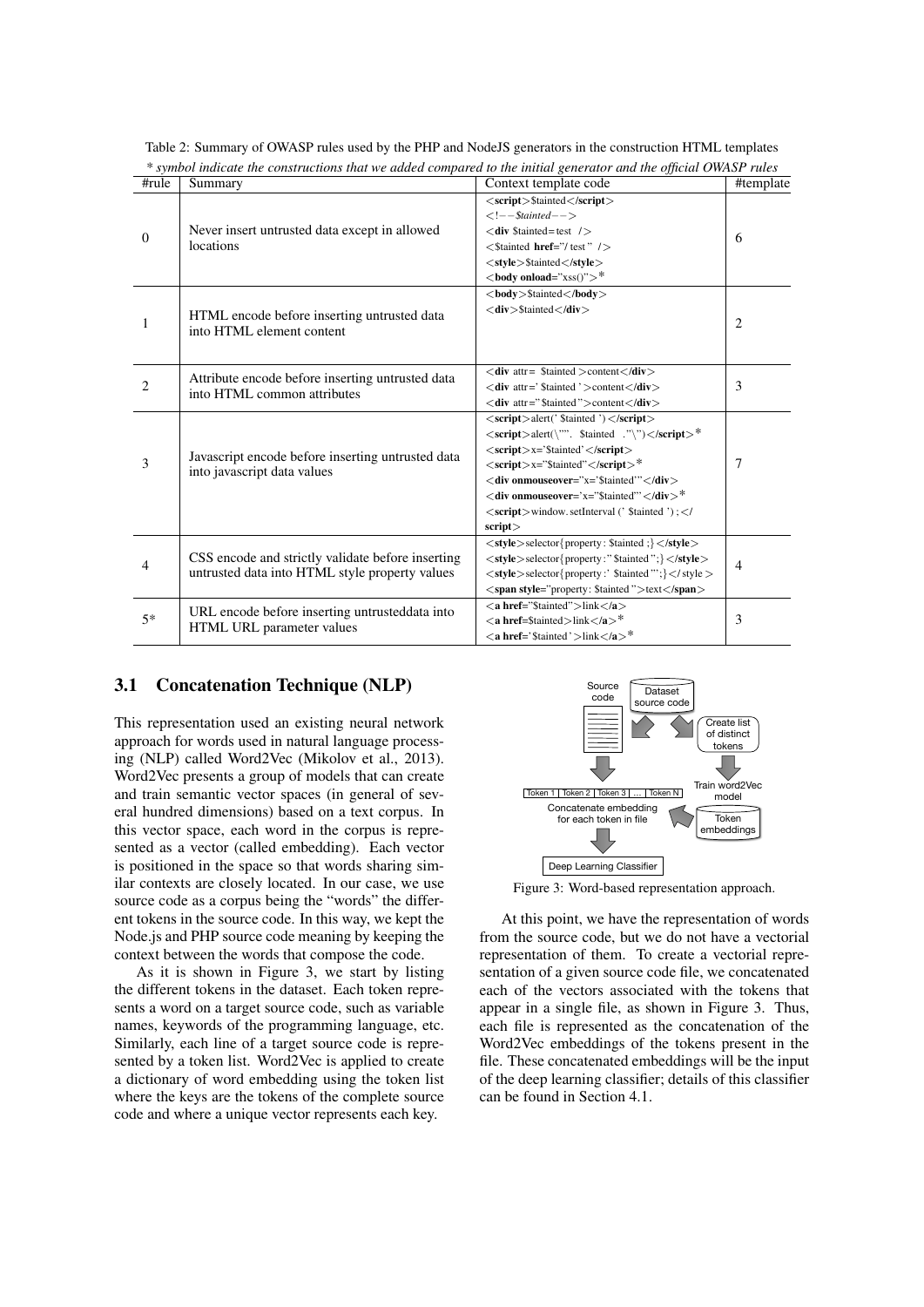| Language   | Database                   |                | Classification   |         | Mismatched distributions    |                |                         |                         |  |  |
|------------|----------------------------|----------------|------------------|---------|-----------------------------|----------------|-------------------------|-------------------------|--|--|
|            |                            | Total<br>#safe |                  | #unsafe | <b>Set</b>                  | #rule          | #safe                   | #unsafe                 |  |  |
| <b>PHP</b> | D1<br>HTML                 | 23,200         | 12.544<br>10,656 |         | train<br>test<br>validation | 3,4<br>0,1,2,5 | 5,152<br>3,657<br>3,735 | 5,056<br>2,839<br>2,761 |  |  |
|            | D2<br>echo<br>HTML         | 23,200         | 12.544           | 10.656  | train<br>test<br>validation | 3.4<br>0,1,2,5 | 5.152<br>3,657<br>3.735 | 5,056<br>2.839<br>2,761 |  |  |
| Node.js    | D2<br>write<br><b>HTML</b> | 24.566         | 13.164           | 11.400  | train<br>test<br>validation | 3,4<br>0,1,2,5 | 5,736<br>3,703<br>3.725 | 5,052<br>3,185<br>3,163 |  |  |

Table 3: Generated Databases



Figure 4: Hashed-AST based representation approach.

#### 3.2 Hashed-AST Technique (PLP)

The second approach is based on the AST representation proposed by Code2Vec. Code2Vec proposes a technique to represent embeddings to be used in Deep Learning models that seeks to analyze source code. In this way, Code2Vec proposes to represent a piece of code by extracting information from its AST. Specifically, given the AST of a piece of code, Code2Vec proposes registering each possible path between leaves as a "path context". A path context is a triplet < *source*, *path*,*target* > that registers the initial leave (source), the destination leave (target), and the path between them. Each piece of code is represented by a bag of path contexts. An attention mechanism is used to learn the importance of each path context to make a prediction. In this context, our approach creates an AST for each source code file (Figure 4). Then, all the possible paths between leaves are created and represented by a triplet < *source*, *path*,*target* >. Thus, each file is represented by a bag of path contexts. To control the number of possible triplets used to represent a file, three parameters are used:

- *maxContext:* limits the maximum number of triplets used to represent a file.
- *maxPath length:* binds the highest number of nodes in the tree that is need to traverse before founding a common node when creating a path between 2 leaves.

• *maxPath width:* restricts the maximum number of leaves between 2 leaves when creating a path.

Since the Code2Vec implementation only supported Java and C# source code at the time of experimenting, we implemented the AST representation for JavaScript and PHP source code using open source parsers. As far as we know, there is not a parser that creates a combined AST of two or more languages (e.g., an AST of PHP and HTML). For this reason, differently from the previous approach, this one can only analyze the database D2 for PHP.

Regarding the deep learning classifier used in this approach, we used the neural network based on attention originally proposed by Code2Vec (Alon et al., 2019). Since we focus on a binary classification problem, we modified the final softmax layer for a sigmoid function. On the same line, we also modified the input representation of the targets present in the triplets. In short, the classifier starts by creating an embedding for each triplet (< *source*, *path*,*target* >). Then, a dense layer learns how to combine the embeddings for a given file. Using these combined embeddings, an attention layer is calculated. The output of the attention layer is used to predict if the file is safe or unsafe using a sigmoid function (most details of this classifier can be found on (Alon et al., 2019)).

## 4 EVALUATION

In this section, we will discuss the evaluation process to detect XSS using deep learning (Section 4.1) and the evaluation results (Section 4.2) obtained by using validation sets and test sets to select the best models.

#### 4.1 Evaluation Process

To evaluate the XSS detection models using the generators presented in Section 2, we split each database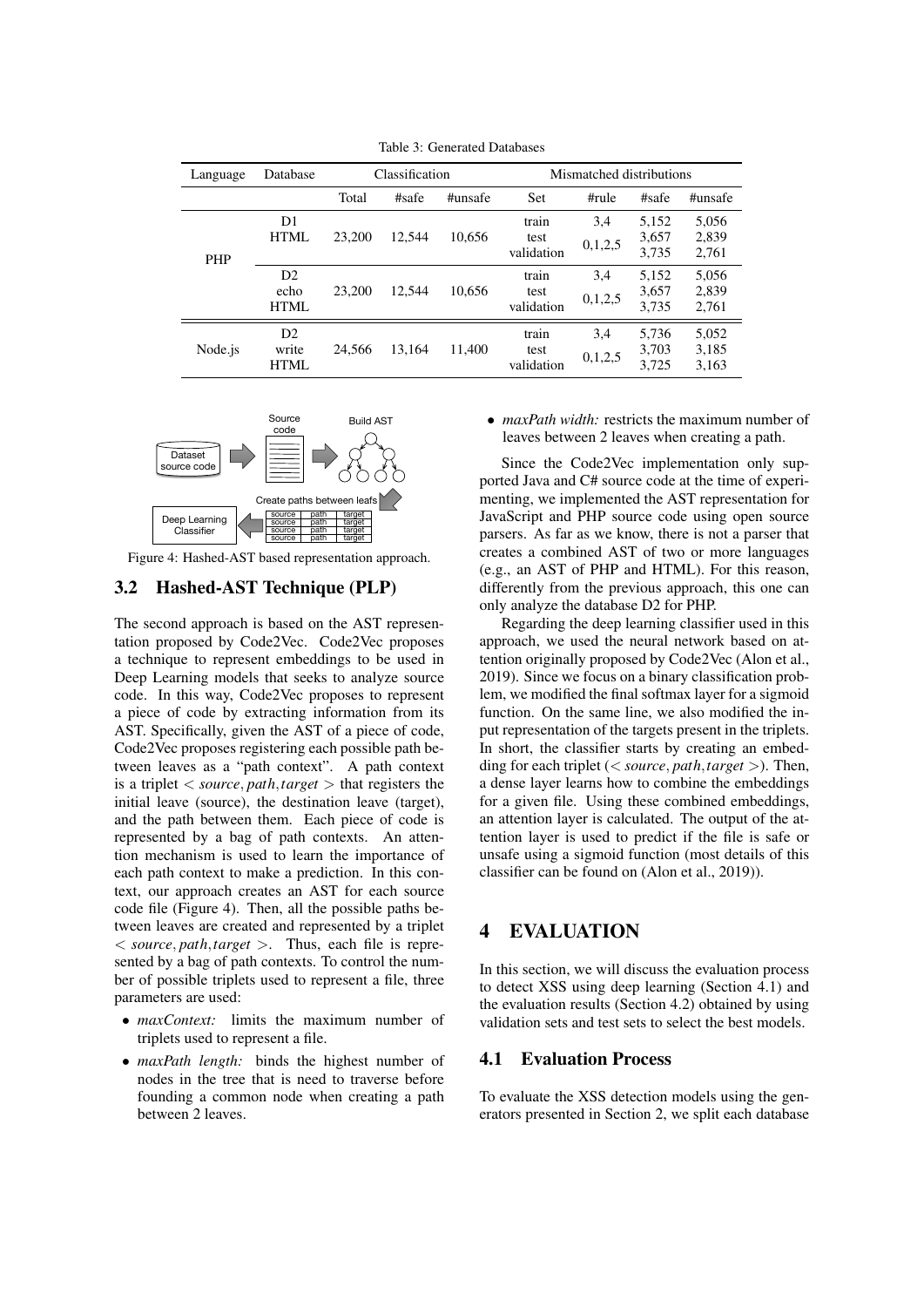into training, validation, and test sets. The number of safe and unsafe samples in each dataset is shown in Table 3. To avoid having misleading results because of possible similarities between the generated files, we take two actions. First, as stated in Section 2, we use a variable renaming scheme. Second, we split the databases using a mismatching distribution strategy. Specifically, we include in the training sets only files generated with rules 3 and 4; in contrast, files generated with the other rules were included in testing and validation sets (Table 3). Thus, we are evaluating not only the identification of XSS but the ability of the models to generalize the OWASP rules.

After splitting the databases, using the training-set and the validation-set, we train and evaluate both approaches obtaining the confusion matrix values (i.e., FP, FN, TP, TN) and computing the related metrics (e.g., accuracy, precision, recall, f-measure). This process is achieved for D1 and D2 databases for the Concatenation representation approach and D2 for the hashed-AST-based representation approach, as explained in Section 3.2. We repeat this process several times since we experiment with different hyperparameters for both approaches.

In the Concatenation representation approach, we use two hyper-parameters: the embedding token size and the number of dense layers. For D1 and D2, we create six binary classifier models constituted by several dense layers with a different number of neurons, namely:

- 64-128-64-1
- 64-128-256-128-64-1
- 64-128-256-512-256-128-64-1
- 128-256-128-1
- 128-256-512-256-128-1
- 128-256-512-1028-512-256-128-1

We vary the token vector size for each of these six binary classifier models from 100, 200, 300, 500 to 800 spaces.

Regarding the hashed-AST-based representation approach, we evaluate it by varying three hyperparameters: the maxContext, the maxPath width and the maxPath length. We vary the maxContext from 100, 200, 300, 500 to 800 spaces. Concerning the maxPath width, and maxPath length, we experiment with 10, 20, 30, 50, 80, and 130 spaces.

In this way, we train and test 150 models (30 models for each approach's database) and evaluate them by measuring the metrics previously mentioned.

After training and evaluating the approaches, we select the best evaluation configuration for each approach's database - as summarized in Table 4. To do



Figure 5: Validation-set Results.

this, we select the model with the highest recall from a subset of those models with precision over the average (85% for the Hashed-AST approach and 65% for the Concatenation approach). We added this refinement because, in an ideal model, the best vulnerability detection system will not miss any vulnerabilities i.e., the recall metric would be equal to 1 - nor trigger false alarms - i.e., the precision metric would be equal to 1 -, which means f-measure equals 1.

Using these best configurations, we re-evaluate the five models using the test set. The metric results for the re-evaluation of these best configurations are presented in Table 6 and described in Section 4.2.2.

#### 4.2 Evaluation Results

In this section, we present the results of the evaluation. First, we present the results<sup>19</sup> obtained using the validation sets (see Section 4.2.1). Using the validation sets, we tuned the hyper-parameters of the approaches to finally select the best model for each approach-database pair. The best models were then re-evaluated using the test sets whose results are presented in Section 4.2.2.

#### 4.2.1 Validation-set Results

Figure 5 shows the recall results of the models during the validation phase in which the hyper-parameters were tuned. Regarding PHP, the results for the Hashed-AST approach using the database PHP D2 are visibly better than other cases with an average recall of 94.67% (std. dev. 8.2%). In Node.js, the Concatenation approach obtained an average recall of 59.32%

<sup>&</sup>lt;sup>19</sup>Because of space constraints all the results can be accessed online at https://bit.ly/32wWbZS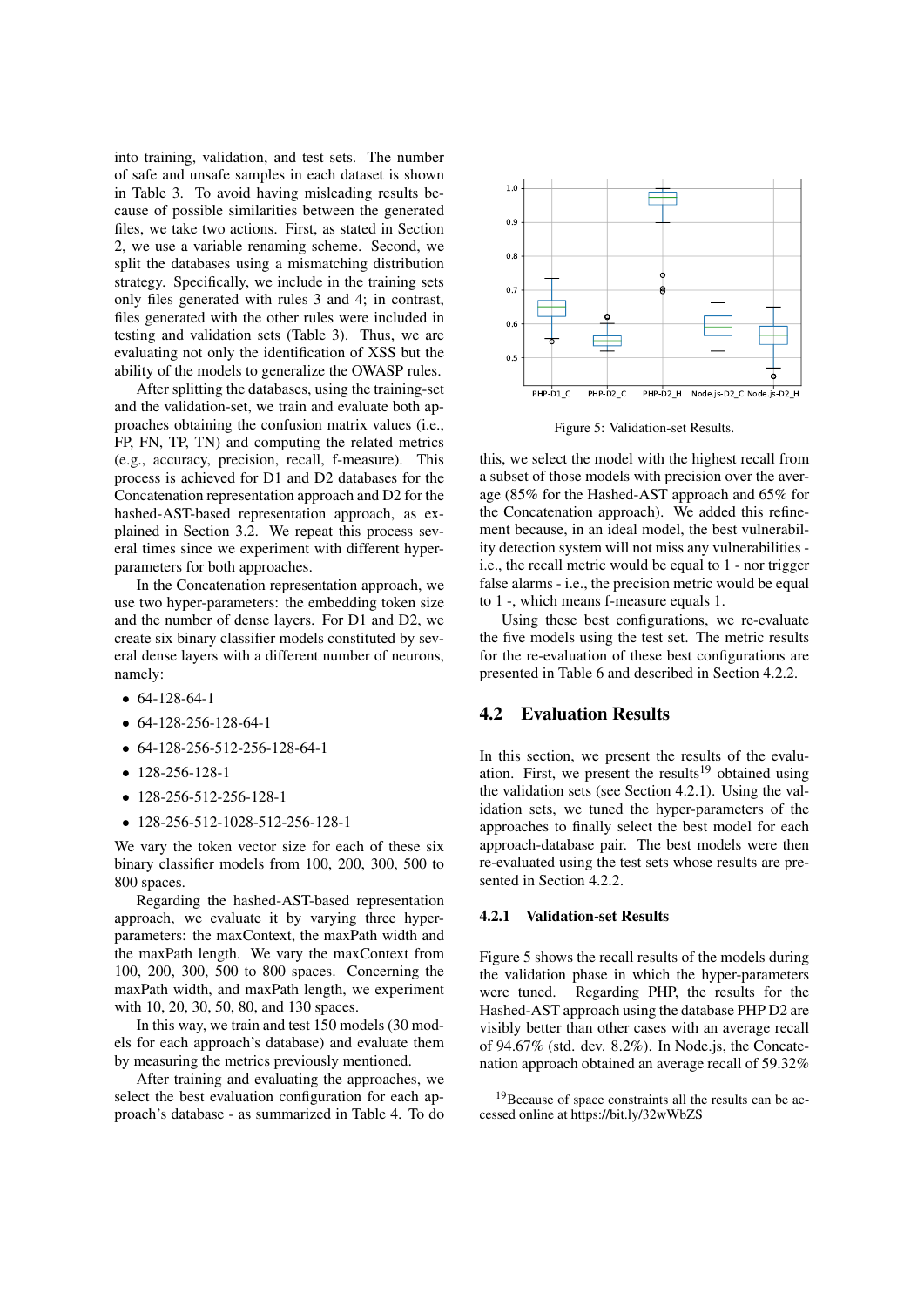|            |                  |                | Concatenation (NLP) hyperparameter | Hashed-AST (PLP) hyperparameter |        |                          |  |
|------------|------------------|----------------|------------------------------------|---------------------------------|--------|--------------------------|--|
| Language   | Validation set   | embedding-size | lavers                             | maxPath                         |        | maxContext               |  |
|            |                  |                |                                    | width                           | length |                          |  |
| <b>PHP</b> | $DI$ -html       | 500            | 64-128-256-128-64-1                |                                 | -      | $\overline{\phantom{0}}$ |  |
|            | $D2$ -echo-HTML  | 800            | 128-256-512-1028-512-256-128-1     | 20                              | 20     | 800                      |  |
| Node is    | $D2$ -write-HTML | 800            | 128-256-512-1028-512-256-128-1     | 80                              | 80     | 800                      |  |

Table 4: Summary of the best model configurations chosen after the evaluation.

(std. dev. 3.95%), while the Hashed-AST approach got 55.71% (std. dev. 5.71%).

However, to claim any statistically significant difference in the recall values obtained by the approachdatabase pairs, a statistical test is needed. Specifically, we employ the Kruskal-Wallis non-parametric test with a probability of error of  $\alpha = 0.05$ . After running the test, we obtained a p-value  $= 1.77E-21$ . It means that there is a significant difference between at least two pairs. To analyze which approach-database pairs are significantly different between them, we conducted Pairwise Wilcoxon Rank Sum Tests posthoc comparisons. The post-hoc tests revealed that there is a significant statistical difference to claim that the Hashed-AST approach using the database PHP D2 is better than the other pairs. Also, we found a significant difference to claim that the Concatenation approach gets higher recall values using the database PHP D1 than PHP D2. However, we could not find any significant statistical difference between the Concatenation approach and the Hashed-AST approach when using the database Node.js-D2.

We also analyzed the variation of the recall value regarding the different configurations of the hyperparameters. In the case of Hashed-AST, we found a direct correlation between the recall and the max-Context parameter. Thus, the higher the maxContext value, the higher the recall. In the case of Node.js, we found that after reaching a value, the recalls start to decrease. However, we did not found a noticeable incidence of the maxPath width/length parameter, except by very low numbers. That is to say, with max-Path values of 10, the recall tends to be very low. In the Concatenation approach, we found that the parameter that most affects the recall is the embedding size. Thus, the higher the embedding-size set, the higher the recall. This relation is especially evident when using PHP D1. However, we found that the recall value tends to stabilize with an embedding size of 500 for the PHP D1 database, and 300 for Node.js. In PHP D2, we could not found any visible pattern regarding how the parameters affect the recall value. For example, with a neural network of 64-128-256-512-256- 128-64-1 and 128-256-128-1, the recall value seems to reach the highest value with an embedding size of 100. In these cases, the recalls decrease as the embedding size increases. On the contrary, with a network of 128-256-512-1028-512-256-128-1, the recall increases as the embedding size increases.

As described in Section 4.1, we finished this phase by selecting the best model configuration for each approach-database-pair. These configurations were re-evaluated using the test set.

#### 4.2.2 Test-set Results

The results of the best models selected in the previous step are summarized in Table 6. This Table is divided into two parts. The first one describes all the results that allow us to analyze the performance of the best models. The second part details the performance of the static analysis tools (Section 5) for the test set. For each approach-database pair, we report the confusion matrix and the associated metrics (i.e., precision, recall, etc.).

As shown in Table 6, the accuracy of the Concatenation representation approach is around 70%-73% for the different databases being the case of PHP D1, the highest accuracy for this approach (73.3%). PHP D1 also obtained the best recall for the Concatenation approach (73.5%). Regarding the precision, the highest values for this approach were obtained for PHP D2 (72.4%) and Node.js-D2 (72.8%).

Regarding the Hashed-AST approach, it presents the best results in almost all the metrics analyzed. The approach obtained an accuracy of 95.38% for PHP D2 and 79.7% for Node.js D2. The approach also obtained precision values close to 90% for both databases (92.4% and 89.4%). However, we noticed an important difference in the recall values. While a perfect recall was obtained for PHP D2 (99.9%), a recall of 63.2% was obtained for Node.js D2.

In summary, after analyzing precision, recall, and accuracy metrics, the best results are obtained for the Hashed-AST approach (PLP). However, in the absence of an appropriate parser to build models for heterogeneous code (that mixes two syntaxes), we could not evaluate the PHP D1 dataset for the Hashed-AST approach. Interestingly, the Concatenation approach (NLP) obtained its best results using the heterogeneous code of PHP D1.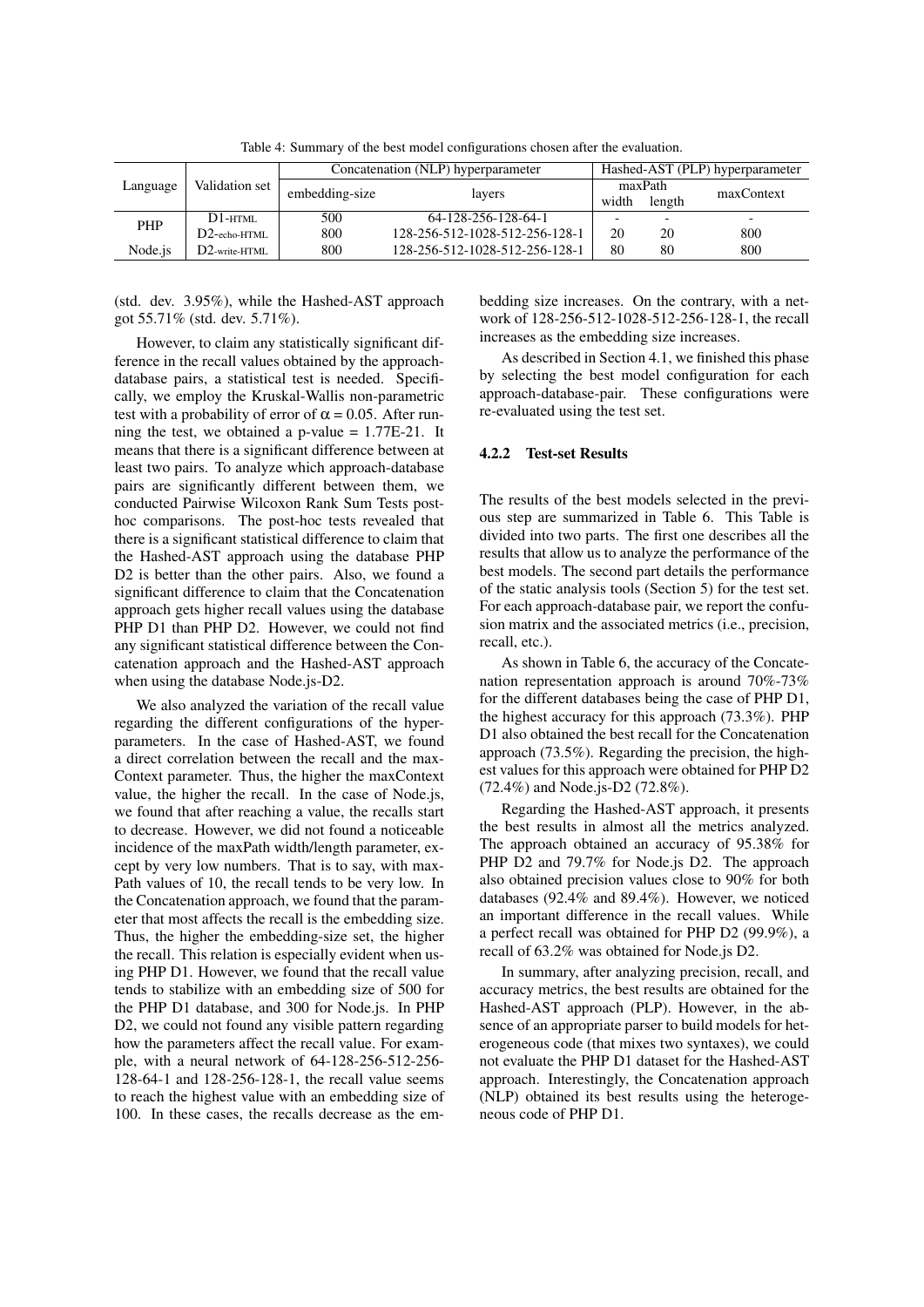## 5 COMPARISON

In this section, we compare our analyzers with XSS static analyzers for Node.js and PHP code. We select freely available tools that support a command-line interface, which facilitates the analysis's automation. Most of the tools that we test are referenced on the OWASP website $20$ .

## 5.1 Progpilot on PHP

We start by comparing our approaches with Progpilot, a static analyzer for PHP code vulnerabilities.

#### 5.1.1 Progpilot Results for PHP D1 and D2

We run the Progpilot<sup>12</sup> tool on the D1 and D2 PHP databases to understand the capability of this tool to detect XSS on our dataset. As shown in Table 5, we measure the confusion matrix and other metrics such as accuracy, precision, TNR (True Negative Rate), recall, and F-measure to measure the tool's performance. The accuracy for D1 and D2 is 64.7% and 64.5%, with a precision of 76.2% and 76.1%, respectively. Progpilot has a good TNR that is over (92%). This means that Progpilot correctly returns a negative result for over 91% of samples without an XSS vulnerability. However, the recalls are relatively low (around 33%). To detect a security vulnerability, the recall is an important metric because it represents the number of correct XSS detections compared to the number of XSS that should have been found. Progpilot correctly returns a positive result for over 33% of samples. However, it incorrectly identifies as safe 67% of the unsafe samples. Thus, in our databases, Progpilot detects samples without XSS better than samples with XSS.

#### 5.1.2 Progpilot Results for PHP Validation Set

To evaluate our models after the training and evaluation, we use the valid set data of D1 and D2. To compare with the metrics values that we obtain for our best deep learning model, we run Progpilot on the same valid set data of D1 and D2. The Progpilot's accuracy for the valid set D1 and D2 is 69.5% and 68.8%, with a precision of 78% (Table 6). Progpilot has a good TNR that is around 92%. This means that Progpilot correctly returns a negative result for over 92% of the samples that do not have an XSS. However, the recalls are relatively low (39.4%) and 37%. Thus, less than 40% of XSS unsafe samples are detected by the tool.

#### 5.1.3 Comparison between Progpilot and DL

Comparing the accuracy, precision, recall, and Fmeasure results of each of our models, they are significantly better than the Progpilot's results on PHP valid set data for the three databases (Table 6).

We can conclude that the deep learning approach gives better results than Progpilot.

### 5.2 AppScan Results for Node.js

We tried many free and open-source static analysis tools on Node.js databases such as nodejscan $21$ , insider<sup>22</sup>, mosca<sup>23</sup>, drek<sup>24</sup>, devskim<sup>25</sup>, and graudit<sup>26</sup>. However, none of them can detect XSS vulnerabilities in the train, test, and validation datasets in a significant way. Hence, these results are not included in Table 6.

We also tried a free scanning using a commercial tool called AppScan<sup>27</sup> on the Node.js validation dataset. As shown in Table 6, the AppScan's accuracy is 45.9%, with a precision of 45%, which is less than the deep learning model results. Also, the AppScan tool detects 3,724 of 3,725 safe samples as unsafe. Contrary to Progpilot, this tool does not distinguish between a secure sample and an unsecured sample on this validation database. On the other hand, the recall is higher (99%) because all the unsafe samples were detected as unsafe.

In summary, if we compare the accuracy, precision, recall, and F-measure results of each deep learning tested model, they are significantly better than the AppScan results on the Node.js validation database.

We can conclude that our Node.js XSS analyzers based on deep learning give better results than App-Scan and six free open-source static analysis tools for the Node.js validation database.

## 6 LIMITATIONS

The evaluation conducted in this paper has several limitations that need to be taken into consideration. First, while our databases have representative examples of all the rules defined by OWASP, it only considers synthetic data. Building a dataset of real examples and applying the approaches presented in this

<sup>20</sup>https://owasp.org

<sup>21</sup>https://github.com/ajinabraham/njsscan

<sup>22</sup>https://github.com/insidersec/insider

<sup>23</sup>https://github.com/CoolerVoid/Mosca

<sup>24</sup>https://github.com/chrisallenlane/drek

<sup>25</sup>https://github.com/microsoft/DevSkim

<sup>26</sup>https://github.com/wireghoul/graudit

<sup>27</sup>https://www.hcltechsw.com/products/appscan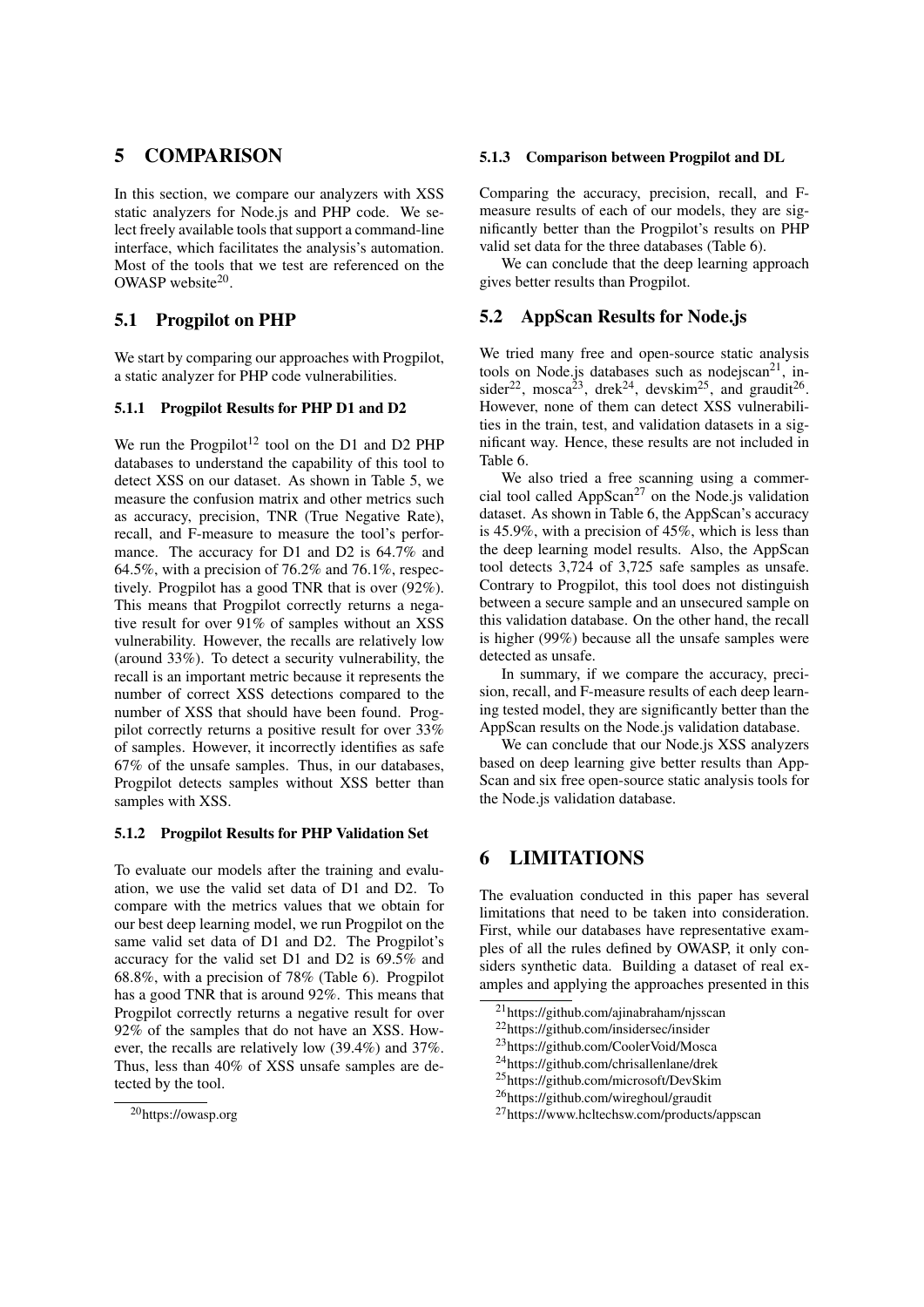Table 5: Progpilot results for each PHP database.

| Database                                                                                            | Total_safe |                  |  | Total_unsafe   | TP          | FP       | TN     | FN        |        | Accuracy  | Precision    | <b>TNR</b> | Recall |       | F-measure |
|-----------------------------------------------------------------------------------------------------|------------|------------------|--|----------------|-------------|----------|--------|-----------|--------|-----------|--------------|------------|--------|-------|-----------|
| D1<br><b>HTML</b>                                                                                   | 23,200     |                  |  | 12.544         | 3,584       | 1,120    | 11.424 | 7,072     |        | 0.647     | 0.762        | 0.911      | 0.336  |       | 0.466     |
| D <sub>2</sub><br>echo-HTML                                                                         |            | 23,200<br>12.544 |  | 3.518          | 1.102       | 11.442   | 7.138  |           | 0.645  | 0.761     | 0.912        | 0.330      |        | 0.460 |           |
| Table 6: Comparison of deep learning best models results with static analyzer for the test dataset. |            |                  |  |                |             |          |        |           |        |           |              |            |        |       |           |
| Methods                                                                                             |            | Language         |  |                | Testing set | Accuracy |        | Precision | Recall | F-measure | <b>TNR</b>   | TP         | FP     | TN    | <b>FN</b> |
|                                                                                                     |            | PHP              |  | D <sub>1</sub> | <b>HTML</b> | 0.733    |        | 0.68      | 0.735  | 0.70      | 0.732        | 2.079      | 974    | 2.662 | 749       |
| Concatenation (NLP)                                                                                 |            |                  |  | D2             | echo HTML   | 0.707    | 0.724  |           | 0.534  | 0.615     | 0.842        | 1.510      | 576    | 3.060 | 1,318     |
|                                                                                                     |            | NodeJs           |  | D2             | write HTML  | 0.720    | 0.728  |           | 0.631  | 0.676     | 0.800        | 2.001      | 748    | 2.929 | 1,170     |
| Hashed-AST (PLP)                                                                                    |            | <b>PHP</b>       |  | D2             | echo HTML   | 0.9538   |        | 0.924     | 0.999  | 0.918     | 0.868        | 2.760      | 494    | 3.241 |           |
|                                                                                                     |            | NodeJs           |  | D <sub>2</sub> | write HTML  | 0.797    |        | 0.894     | 0.632  | 0.740     | 0.937        | 1.999      | 236    | 3,489 | 1,164     |
|                                                                                                     |            |                  |  | D <sub>1</sub> | HTML        | 0.695    |        | 0.780     | 0.394  | 0.524     | 0.918        | 1.088      | 307    | 3.428 | 1.673     |
| Progpilot (static)                                                                                  |            | PHP              |  | D2             | echo HTML   | 0.688    | 0.780  |           | 0.370  | 0.502     | 0.923        | 1.022      | 289    | 3.446 | 1.739     |
| AppsScan (static)                                                                                   |            | NodeJs           |  | D2             | write HTML  | 0.459    | 0.450  |           | 0.990  | 0.610     | $\mathbf{0}$ | 3,163      | 3.724  |       | $\Omega$  |

paper could present new challenges that should be addressed in future work. For example, since the recollection of a large real dataset could be impractical, some deep learning techniques to reduce the size of the dataset could be used. One possibility could be the use of transfer learning. Another possibility to mitigate this threat, that we employed in this paper, is to train with mismatching distribution. However, using real data, it would be possible to train with a large synthetic dataset and evaluate it with a smaller, real one.

Another limitation is that currently, we are analyzing single files. We acknowledge that this is not representative of most real cases. For this reason, the representation approaches should be extended in future work to take into account the invocations between different files. Also, a limitation of the current representations is that the size of the representations is directly correlated with the length of the source code file. This could harm the applicability of the approaches in large code fragments. Designing size-efficient representations is a complex task and beyond the scope of this work.

## 7 RELATED WORK

We have already discussed in the introduction the positioning of XSS static detection methods concerning dynamic methods and black box scanners/fuzzers and discussed the positioning of our results with popular static analysis tools for PHP and Node.js in Section 5. Different approaches for code representations were discussed in Section 3. This section focuses on the closest works related to deep learning for the detection of security vulnerabilities.

VulDeePecker (Li et al., 2018) is a prototype to detect buffer errors (CWE-119) and resource manage-

ment errors (CWE-399) related to library/API function calls on C and C++ source code using BLSTM neural networks. VulDeePecker uses three steps to design a pre-processing step to create a vectorial representation of C/C++ source code. First, the approach extracts library/API function calls with the Checkmarx commercial tool and extracts a list of program slice instructions semantically related. After that, the approach labels each of them and uses symbolic representation to tokenize each part the program slices. The tokens are inputted to the Word2Vec algorithm to generate vectors of the symbolic representation of each program slices. VulDeePecker used two datasets maintained by the NIST and the SARD project related to buffer error (i.e., CWE-119) and resource management error (i.e., CWE-399) in C/C++ source code. Our work shares with VulDeePecker the goal of static analyzing and detecting security vulnerabilities by using deep learning. Whereas VuldeePecker analyzes CWE-119 and CWE-399 for and C and C++, we analyze XSS (CWE-79) for PHP and Node.js. The two code representations that we evaluate in our work are different from the code gadget representations used by VudeePecker. Differently to us, VulDeePecker extracts library/API function calls as key points to generate a set of code semantically related to each other by using Checkmarx to create code gadget.

Neutaint (She et al., 2020) is a prototype to dynamically track information flow from sources to sinks using neural program embeddings and fully connected layers on the model architecture. It uses AFL fuzzer on several programs to generate a list set of couples associated sources and sinks. Neutaint creates a vectorial representation of specific programs. Instead of representing statically source code in vectors, this prototype predicts the corresponding taint sinks for the specified program to set of taint sources. Compare to classical dynamic taint analyses, the information flows tracked by Neutaint are not the infor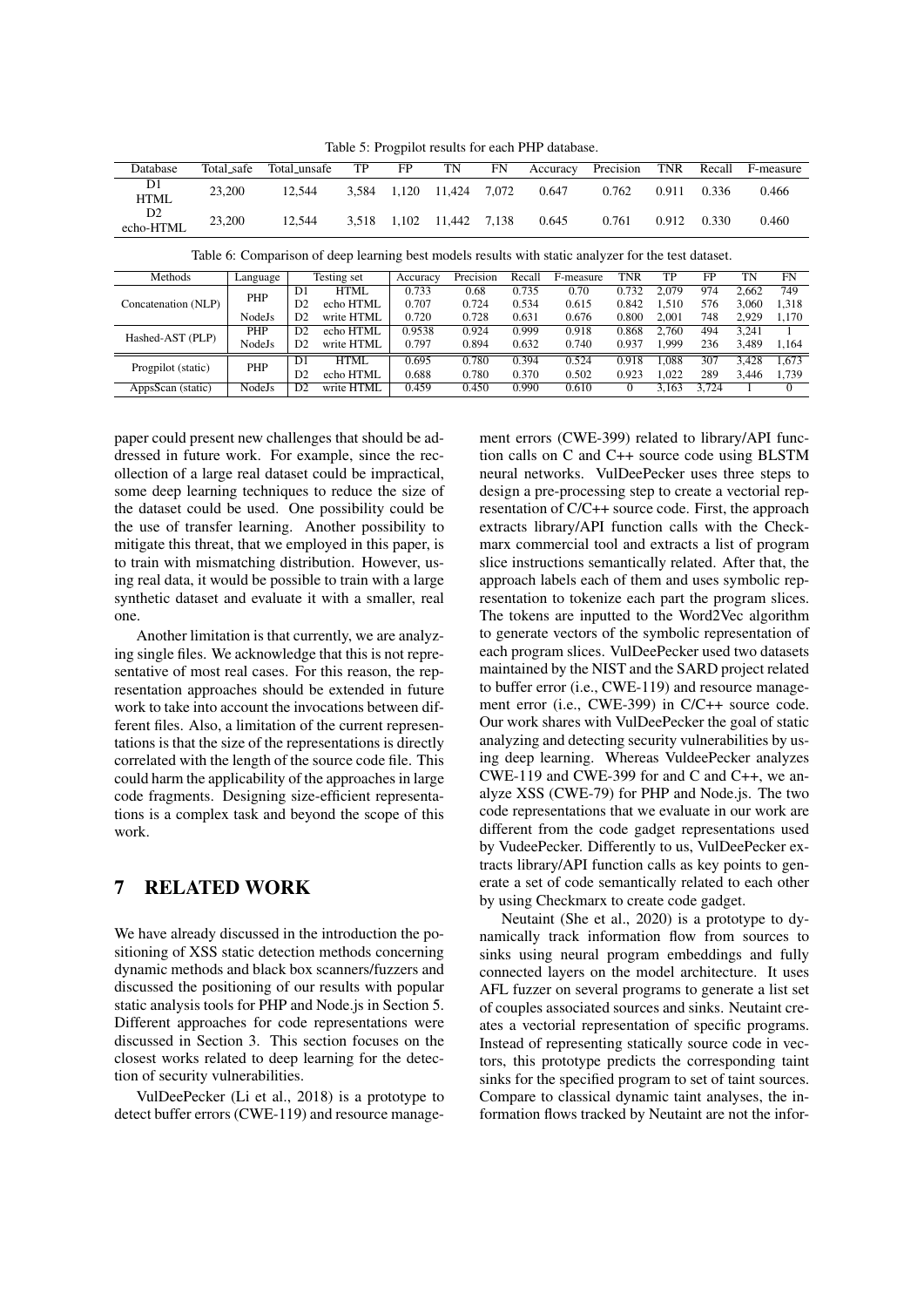mation flow given by the execution of the program. However, the information flows inside the neural network with the generation of saliency maps. Our work shares with Neutaint the goal of finding incorrect flow from sources to sinks. However, Neutaint is essentially a dynamic tool, based on (the learn behavior of) execution of programs. In contrast, our work does not execute programs but learns from the code syntax, as in classical static program analyses.

Other tools using dynamic techniques include the Blender prototype (Wang and Su, 2020) that used the COSET dataset consisting of programs developed by programmers while solving ten coding problems and collected the execution trace by running each program with several randomly generated inputs. Blender used several attention layers with encoder-decoder neural architecture. An encoder neural network reads and encodes a source sentence into a vector-based on which a decoder outputs a translation. Like Code2vec, this prototype tried to predict method name by using an attention layer mechanism. Mitch (Calzavara et al., 2019) uses a browser extension HTTP-Tracker to manually label HTTP requests sent from web applications as sensitive or insensitive HTTP requests to detect CSRF attacks. The HTTP requests database was created by selecting Alexa ranking websites featuring authenticated access. Mitch uses different kinds of binary classifiers such Logistic Regression (LogReg), Support Vector Machines (SVM), Decision Trees (DT), Random Forests (RF), and Gradient Boosted Decision Trees (GBDT). In Mitch's approach, features are manually selected. Thus, this task required a significant amount of human effort, backed up by strong domain knowledge, to design 49 features representing three properties of the HTTP request, which are structural, textual, and functional. In contrast to our work, we used deep learning techniques to obtain features automatically.

## 8 CONCLUSION

In this work, we explore static approaches to detect XSS (stored and reflected) vulnerabilities using neural networks. We built two different code representations based on NLP and PLP and generate models using different neural network architectures for static analysis detection in PHP and Node.js using a mismatching distribution strategy. We evaluated our models in two datasets of PHP code: one including HTML/JavaScript as code and one including it as text. The Hashed-AST representation provides good performance for PHP and Node.js code. The Concatenation representation gives us good results for both programming languages but has a better recall when the HTML/Javascript is included as code, such as the case of PHP.

Using the generated PHP and Node.js datasets, we compared our results with a well-known static analyzer for PHP code, ProgPilot, and a known scanner for Node.js, AppScan static mode. Our analyzers using neural networks overcome the results of existing tools in all cases.

Notice that our generators can be used independently of our study and our models can also be applied to different security vulnerabilities (e.g. CSRF, DOM-XSS, etc) if the corresponding datasets are available.

As future work, we plan to extend this work to the analyses of code distributed in several files in a web application (using interprocedural analyses) as well as to different vulnerabilities that can be included as part of our generators.

Acknowledgment: This research has been partially supported by the ANR17-CE25-0014-01 CISC project, STICAmSud project 18STIC- 02, the Inria Project Lab SPAI, and the European Unions Horizon 2020 research and innovation programme under grant agreement No 830892. We thank anonymous Secrypt reviewers for their work, David Balazarotti and Benjamin Grégoire for suggestions related to preliminary results of this work. We thank Thorsten Holz for his help in finding datasets, to Manuel Serrano for his suggestions on AST representations, and to the SA-MATE project at NIST for providing the initial PHP generator that is the base of this study.

## **REFERENCES**

- Allamanis, M., Brockschmidt, M., and Khademi, M. (2018). Learning to represent programs with graphs. In *6th International Conference on Learning Representations, ICLR 2018, Vancouver, BC, Canada, April 30 - May 3, 2018, Conference Track Proceedings*. OpenReview.net.
- Allamanis, M., Peng, H., and Sutton, C. (2016). A convolutional attention network for extreme summarization of source code. In Balcan, M. and Weinberger, K. Q., editors, *Proceedings of the 33nd International Conference on Machine Learning, ICML 2016, New York City, NY, USA, June 19-24, 2016*, volume 48 of *JMLR Workshop and Conference Proceedings*. JMLR.org.
- Alon, U., Zilberstein, M., Levy, O., and Yahav, E. (2019). code2vec: Learning distributed representations of code. *Proceedings of the ACM on Programming Languages*, 3(POPL).
- Balzarotti, D., Cova, M., Felmetsger, V., Jovanovic, N.,